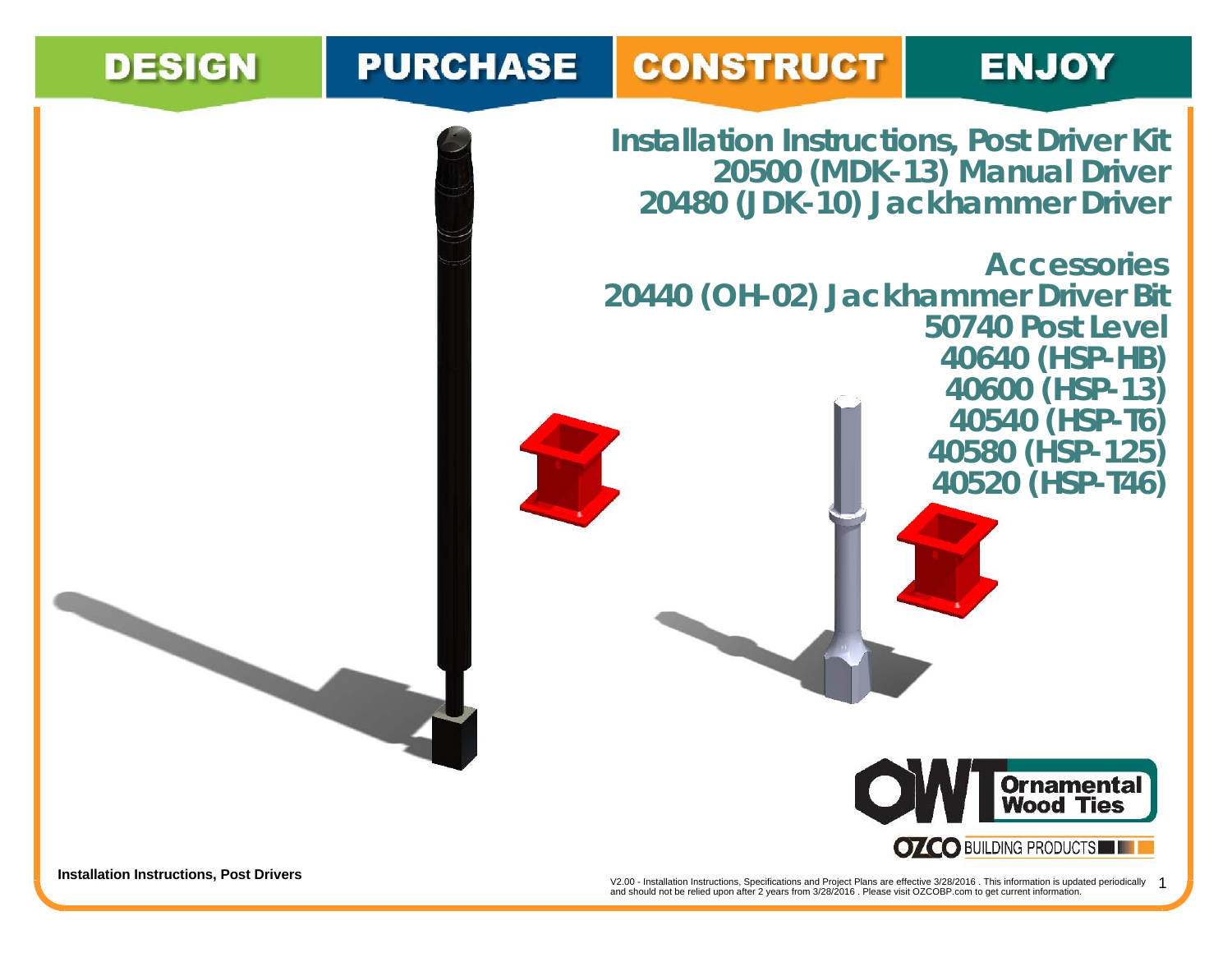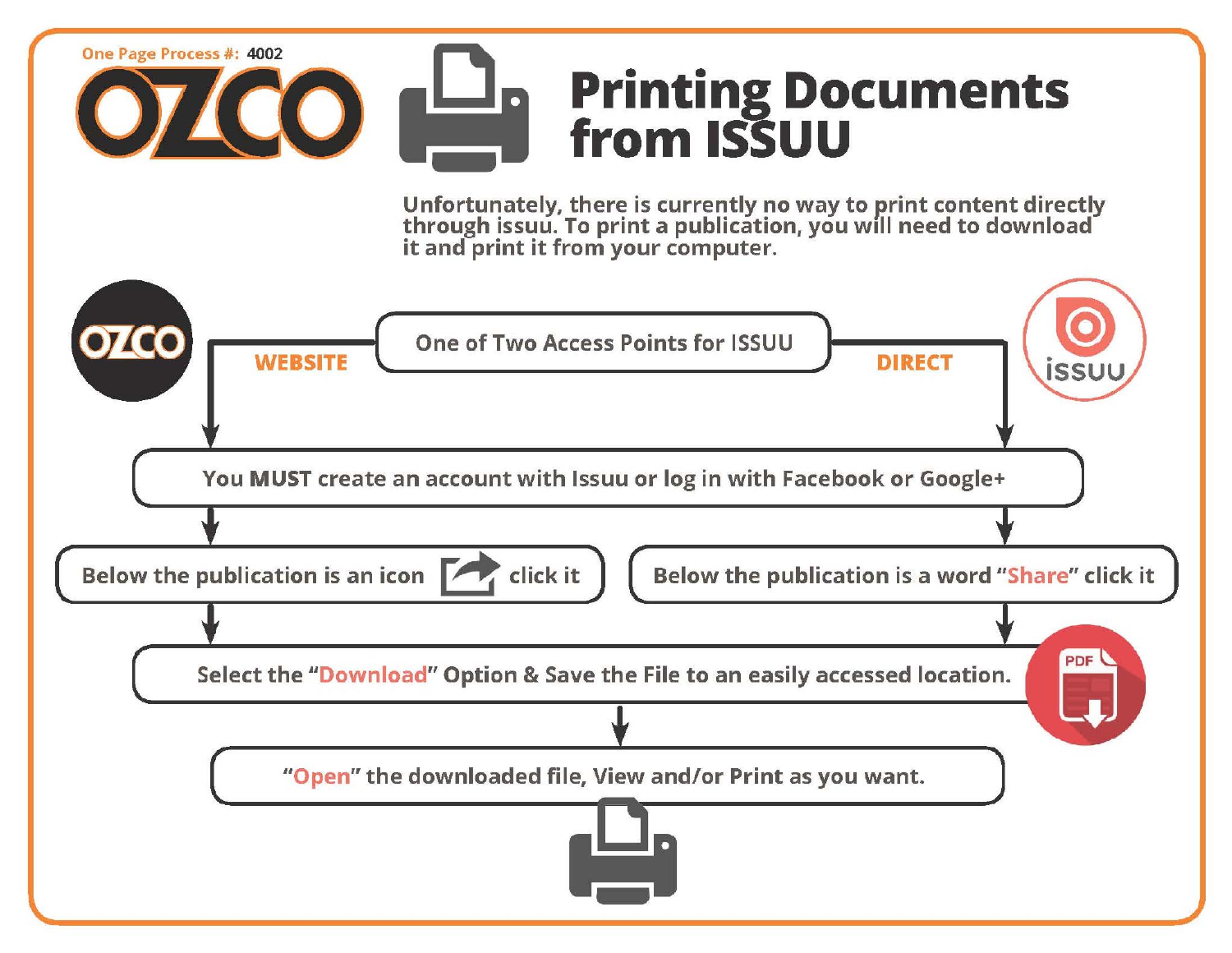

**Overview**

102.00 - Installation Istructions and Project Plans are effective 3/28/2016 . This information is updated periodically<br>and should not be relied upon after 2 years from 3/28/2016 . Please visit OZCOBP.com to get current inf 3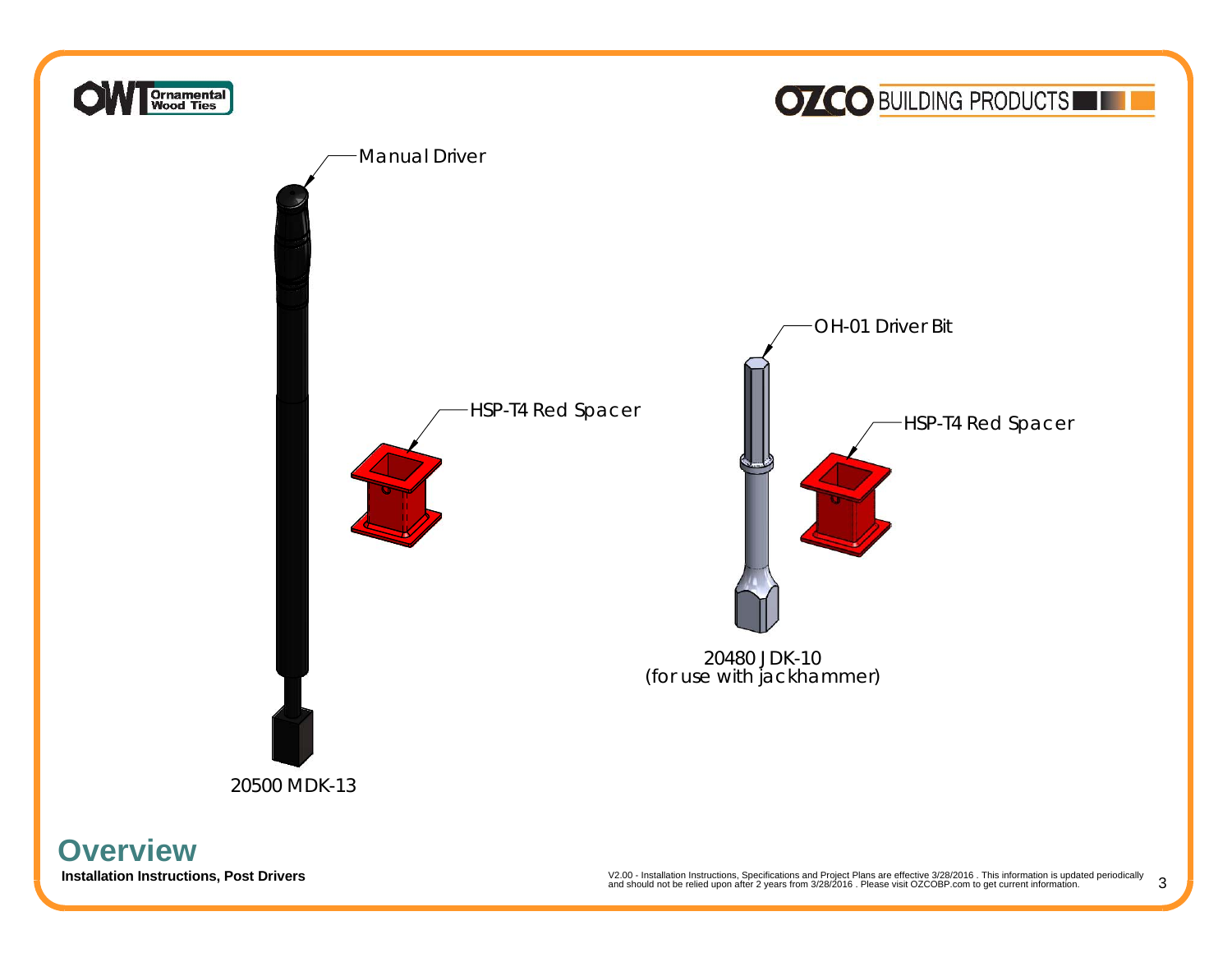

## **OZCO BUILDING PRODUCTS**



## **Accessories**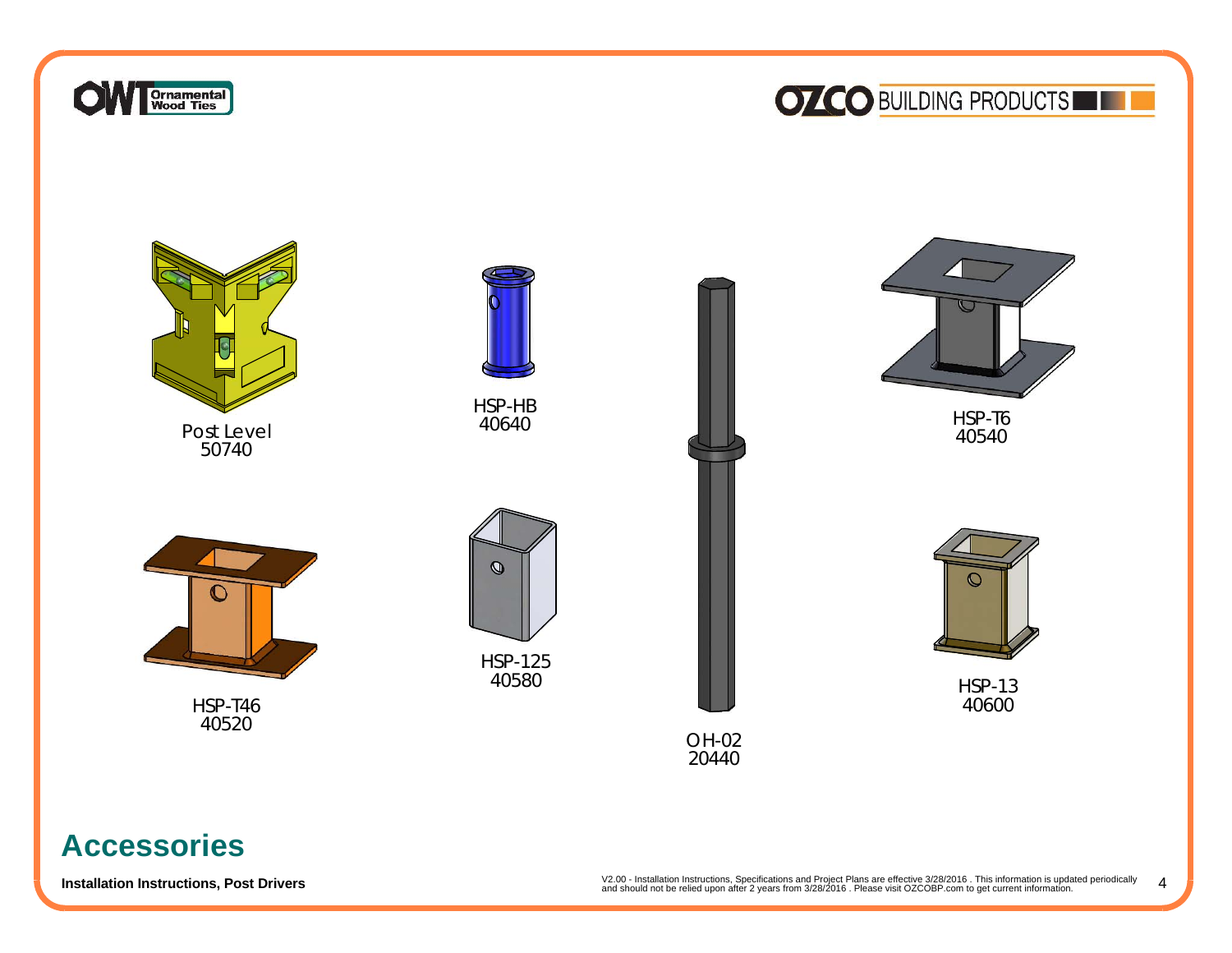

**Installation Instructions, Post Drivers**<br>and should not be relied upon after 2 years from 3/28/2016. Please visit OZCOBP.com to get current information.<br>and should not be relied upon after 2 years from 3/28/2016. Please v